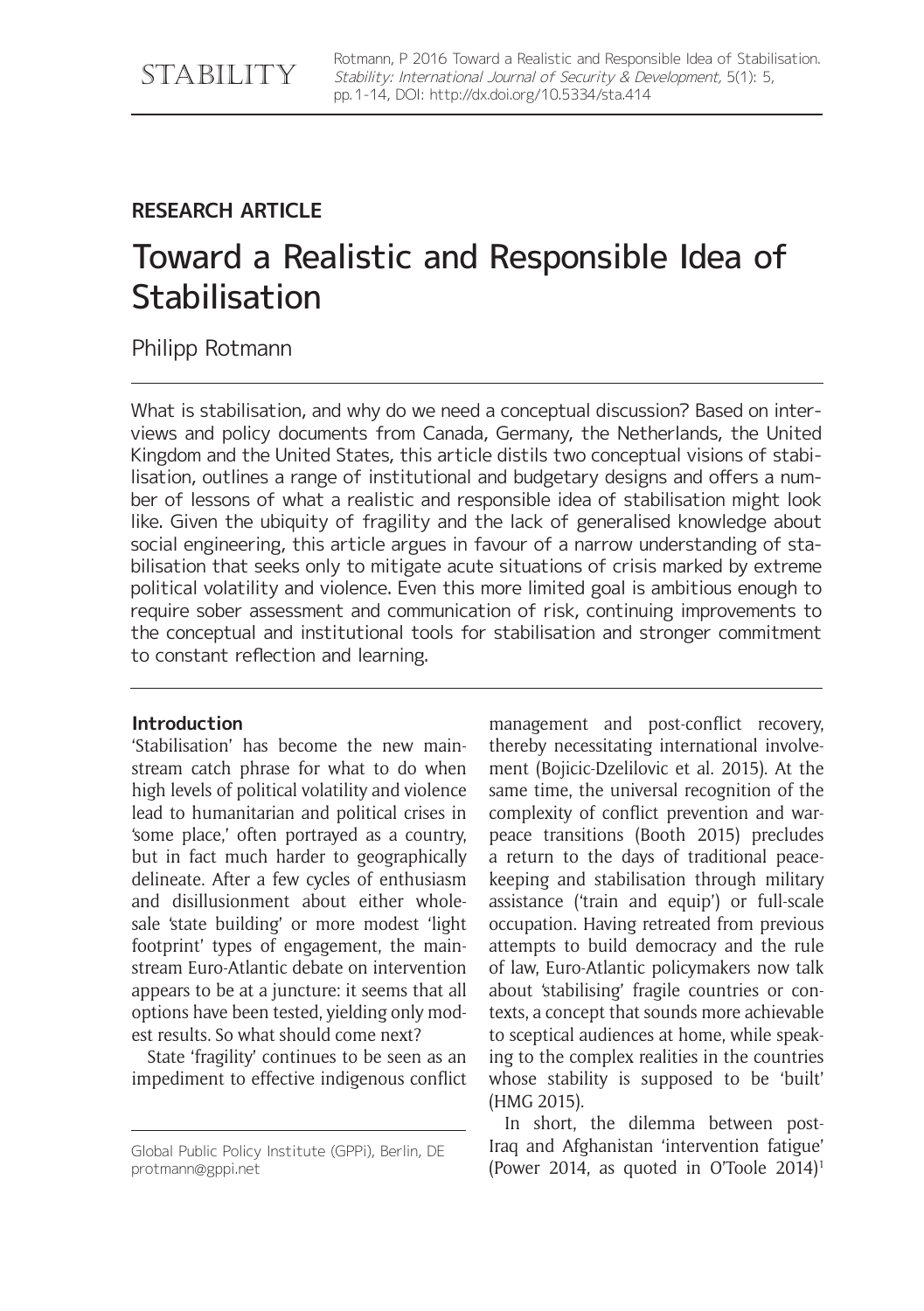and the continued challenges of political instability is superficially resolved by seeing 'fragility' as the problem, 'stability' as the solution and 'stabilisation' as the way from one to the other. Based on a larger study conducted at the request of the German Foreign Office (Rotmann/Steinacker 2014), this article reviews the current conceptual, institutional and practical implementation of this trend in five Euro-Atlantic countries that have significantly invested in this area over the past decade: Canada, Germany, the Netherlands, the United Kingdom and the United States. It seeks to identify some of the blind spots of the stabilisation agenda and to suggest ways to sharpen an idea of stabilisation that is both realistic and responsible.

Formulating a definition of stabilisation distinct from adjacent concepts such as conflict transformation and peacebuilding can be challenging, not least due to the ways in which self-described actors of stabilisation have evaded the pressure to define and explain their work. Rather than enabling context-specific innovation, the resulting conceptual void has arguably exacerbated the core challenges of coordinating development, diplomacy and defence, and led to turf battles, duplication and delivery gaps. Combined with the empirical novelty of bureaucratic actors and processes such as the United Kingdom's Stabilisation Unit, the US State Department's Bureau of Conflict and Stabilization Operations or the new Directorate-General for Conflict Prevention, Stabilisation and Post-Conflict Peacebuilding in the German Foreign Office, the lack of a conceptual debate has made it easier to focus on questions of institutional design than on policy substance. Informed by the experiences of practitioners interviewed for the underlying study, this article attempts to provide some directions toward restoring that balance.

The following article proceeds in three steps. After outlining the sources and context, the following two sections briefly compare the five governments' current conceptual approaches, institutional setups and funding arrangements. Building on this foundation, the final section distils practical lessons for conceptualising, designing and communicating stabilisation.

#### **Reconstructing Doctrine**

The five governments subject to this analysis have all issued doctrines on stabilisation, usually in the context of whole-of-government approaches to conflict management.<sup>2</sup> At the same time, interviews with officials and expert observers remained crucial to contextualise the relevance of these documents and establish their relationships to actual policy practice. A total of 49 government officials and independent experts were interviewed in 2013 in Berlin, The Hague, London, Ottawa and Washington, DC, supplementing the analysis of each country's major conceptual documents on the subject.

The documents themselves tell the reader very little of substance. In Canada, the only written reference remains a three-page, undated outline, developed around 2008 and titled "Canada's Approach to Stabilization." (DFATD n.d.; Schönwälder 2014). According to one official who was involved in the drafting, it intentionally reads more as a public relations brochure than a conceptual document.3 While Germany's government issued its first Interministerial Guidelines for a Coherent German Policy towards Fragile States in 2012 under the conservative-liberal coalition (AA, BMVg & BMZ 2012), a more recent reshuffling of departments in the Foreign Office may have been the beginning of a more thorough reorganisation (AA 2015). This process is expected to lead to new guidelines adopted by the Cabinet by March 2017. In the Netherlands, the current liberal/social-democratic coalition government issued a new International Security Strategy in 2013 which, a first among major developed countries, is informed in part by a formal evaluation of the preceding doctrine (MBZ 2013a; MBZ 2013b). In the United Kingdom, the 2011 Building Stability Overseas Strategy remains in force and continues to inform the 2015 National Security Strategy and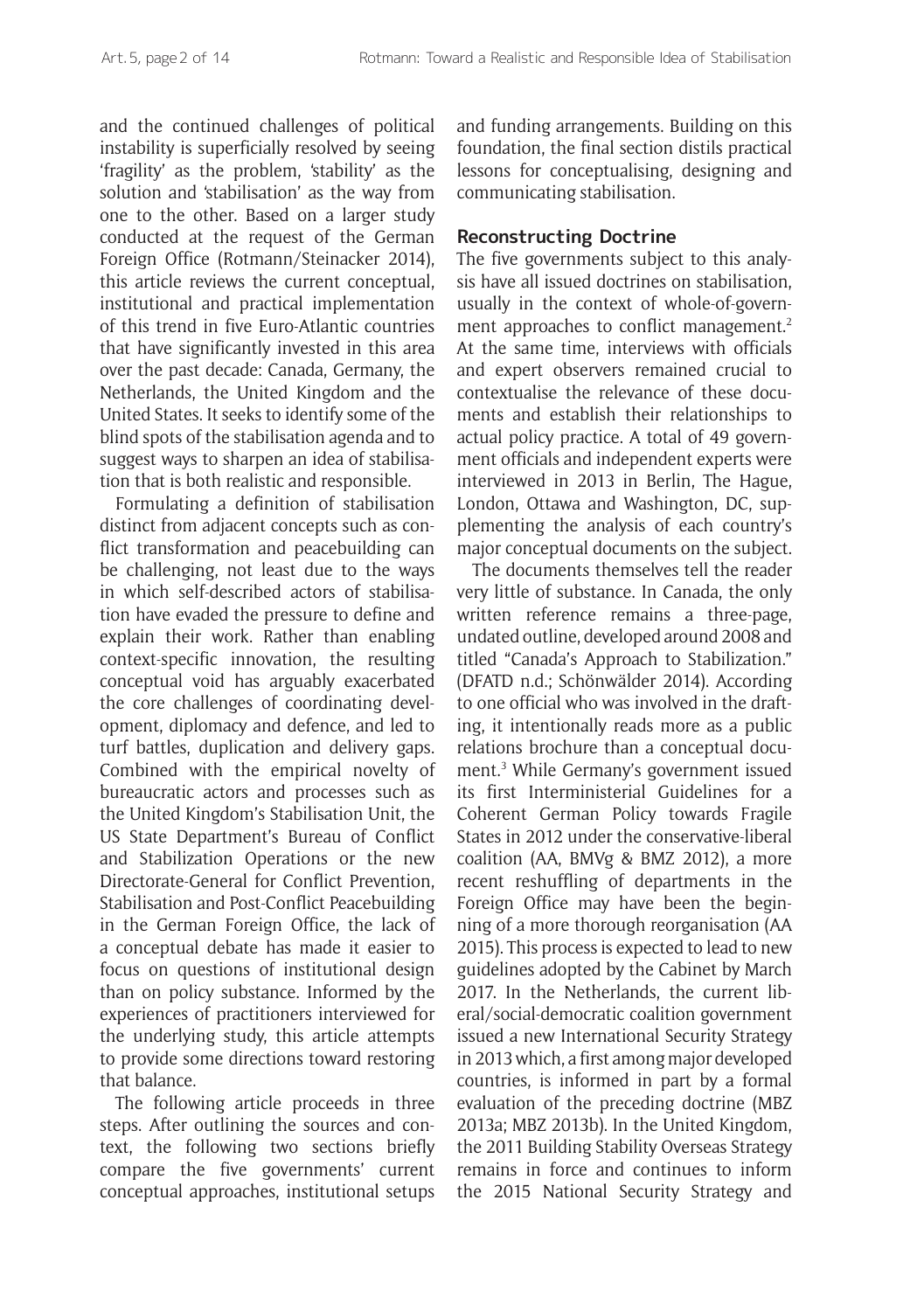Strategic Defence and Security Review as well as an earlier, more operational paper by the Stabilisation Unit (HMG 2011; 2014; 2015). In the United States, the Obama administration recently issued a new National Security Strategy as well as its second Quadrennial Diplomacy and Development Review (White House 2015; U.S. DoS 2015).

# **Beyond Lip Service to the 'Comprehensive Approach': Institutional Setups and Budget Allocations**

Among the five governments surveyed for this article, there are essentially two institutional models (with some variations) in terms of inter-agency structures and dynamics, with accompanying budgetary models. The United Kingdom and the Netherlands represent the more integrated setups, while Canada, Germany and the United States show more decentralised models.

In the United Kingdom, the bureaucracy has been forced into numerous joint decision-making mechanisms at various levels of policy development and implementation. Starting with the National Security Council (NSC) at the top, this includes the Building Stability Overseas Board, decision-making over the use of the inter-ministerial Conflict Stability and Security Fund (CSSF) and the operational work of the Stabilisation Unit. While chairmanship generally rotates between the three main players – the Foreign and Commonwealth Office (FCO), the Department for International Development (DFID) and the Ministry of Defence – the role of secretariat for the sub-NSC bodies sits with the FCO (Rotmann & Steinacker 2013; Letwin 2015). Including the United Kingdom's financial contributions to multilateral stabilisation efforts such as UN peace operations (which account for £462m), the CSSF stands at £1.033bn for the 2015–16 financial year (Letwin 2015).

In the Netherlands, inter-agency cooperation between the joint Ministry for Foreign Affairs, Development and Trade (MBZ) and its partners in the ministries of defence and

public security takes place mostly among informal channels, through high-ranking and centrally-placed liaison officers and a joint 'homogenous budget for international cooperation' (HGIS) that includes all foreign military activities. A high-level Steering Group Military Operations provides a formal link between ministries at the level of directors-general. Beyond the particular functional contributions of military operations and police deployments, most of the tools and functional expertise on stabilisation reside in a Department for Stabilisation and Humanitarian Aid (DSH) in the foreign ministry, which plays a central role within the government (Rotmann & Steinacker 2013: 31–37). The relevant part of HGIS amounts to almost  $\epsilon$ 1bn (2014), including all multilateral contributions – a remarkable amount for a country the size of the Netherlands, and even more so in a constrained fiscal environment in which the defence budget has seen heavy cuts in recent years (MBZ 2014).

Canada continues to maintain the largest stabilisation unit in any foreign ministry, with its more than 100 staff (as of 2013) assigned to a Stabilisation and Reconstruction Task Force (START) that is more of a large division or department than a 'task force'. It plays a key role in inter-agency coordination in country-specific task forces with the Ministry of Defence, the Royal Canadian Mounted Police and (until its recent merger into the foreign ministry) the Canadian International Development Agency (CIDA). START also administers a specific funding line for stabilisation efforts and coordinates Canadian contributions to humanitarian assistance as well as peacekeeping operations (Rotmann & Steinacker 2013: 20). The most recent available figures for 2011/12 put the Global Peace and Security Fund (GPSF), START's own funding line which excludes classic multilateral expenditures such as Canada's assessed contributions to UN peace operations, at CAN\$149.9m (Rotmann & Steinacker 2013: 21).

In the German government, the loose and broadly voluntary setup for inter-ministerial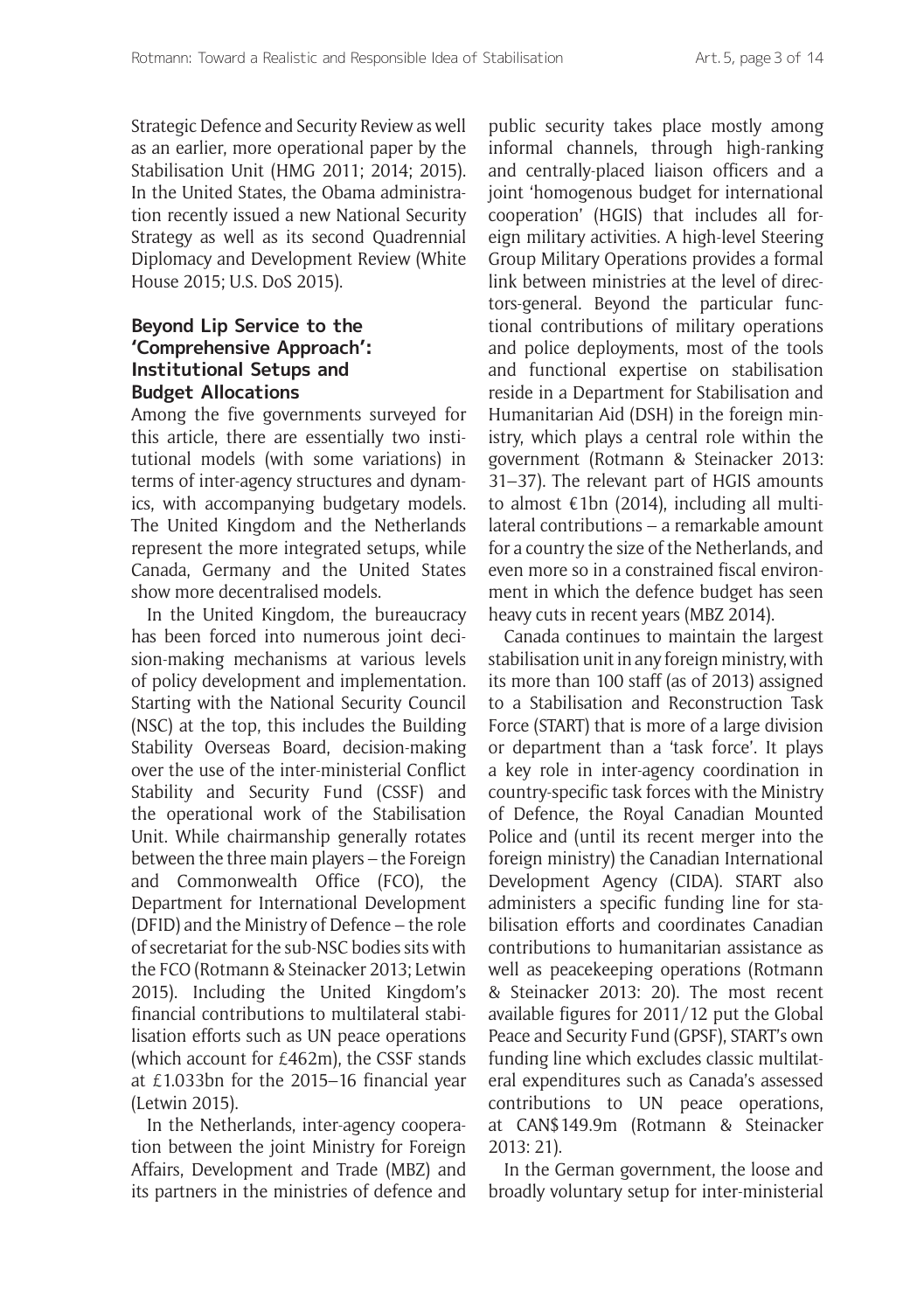cooperation based on separate budgets and authorities is widely seen as the indispensable foundation for any initiative in the implementation of the Foreign Office 'Review 2014'. So far, with the exception of Afghanistan, there has not been any functional institution for joint decision-making on political crisis management or stabilisation. Policy and budgets are separate among the ministries of foreign affairs, development, defence and interior. The Foreign Office, the natural facilitator in the absence of leadership from the Chancellery, has long been ill equipped and bogged down by its own internal divisions between regional and functional desks, therefore often unwilling to drive joint policy development. The development and interior ministries have been equally unwilling to participate in such exercises. Despite the many weaknesses of this setup, the calls from pundits to establish a central 'national security council' in the Chancellery or to pool large-scale funding between the ministries are dismissed as unrealistic by most insiders, particularly in light of entrenched traditions of coalition politics and the associated division of ministerial posts. Instead, it is upon the Foreign Office to muster the resources, expertise, credibility and political weight to assume a more effective leadership role among equals. The newly created directorate-general for Conflict Prevention, Stabilisation and Post-Conflict Reconstruction (official abbreviation: 'S') will be central to this effort.

The United States is the most unusual case among the five governments surveyed because, despite the official lead role of the State Department, stabilisation efforts are effectively dominated in financial and often in political terms by the Department of Defense. For the most part, the Pentagon does not want this role, but Congress is unwilling to entrust substantial resources and authority to the State Department. In spite of a highly institutionalised system of committees and working groups run by the National Security Council, inter-agency coordination is often weak, particularly with regard to countries that are not at the very top of the President's agenda. To begin counterbalancing the multi-billion-dollar Pentagon budgets on stabilisation-related efforts,<sup>4</sup> the Obama administration made a new attempt to build up the expertise and progressively the resources for civilian stabilisation in the State Department's Bureau for Conflict and Stabilisation Operations (CSO) which, despite having existed since 2012, continues to limit its focus to a handful of countries in order to avoid overextending its limited resources (US\$30m for 2015; U.S. DoS 2014: 84). Similarly, the Office of Transition Initiatives in the US Agency for International Development (USAID) has long resisted expansion beyond a ceiling of US\$500m per year globally, arguing that its model of smallscale, dynamic projects is too dependent on experienced personnel to be quickly scalable (Rotmann & Steinacker 2013: 26–29).

#### **Two Visions of Stabilisation**

The extent to which divergent terms used by various governments have given way to two distinct visions of stabilisation or stabilisation operations is striking. These terms coexist in many of the same documents, to different degrees. One broader vision tends to describe the challenge in terms of fragility, lack of service delivery, political instability and unspecified, including low-level, violence. Stabilisation is expected to build lasting peace, security, stability and prosperity (see **Table 1**).

This broad vision suffers from the fact that it defines stabilisation in a limitless way, which makes it impossible to pursue in a strategic manner. The problem is defined as 'fragility' along the Organisation for Economic Co-operation and Development (OECD) definition, which was written by development experts to describe the conditions of weak statehood that create specific challenges to economic and social development in a large number of countries (OECD 2010). The same ideas have infused, for example, British doctrine which employs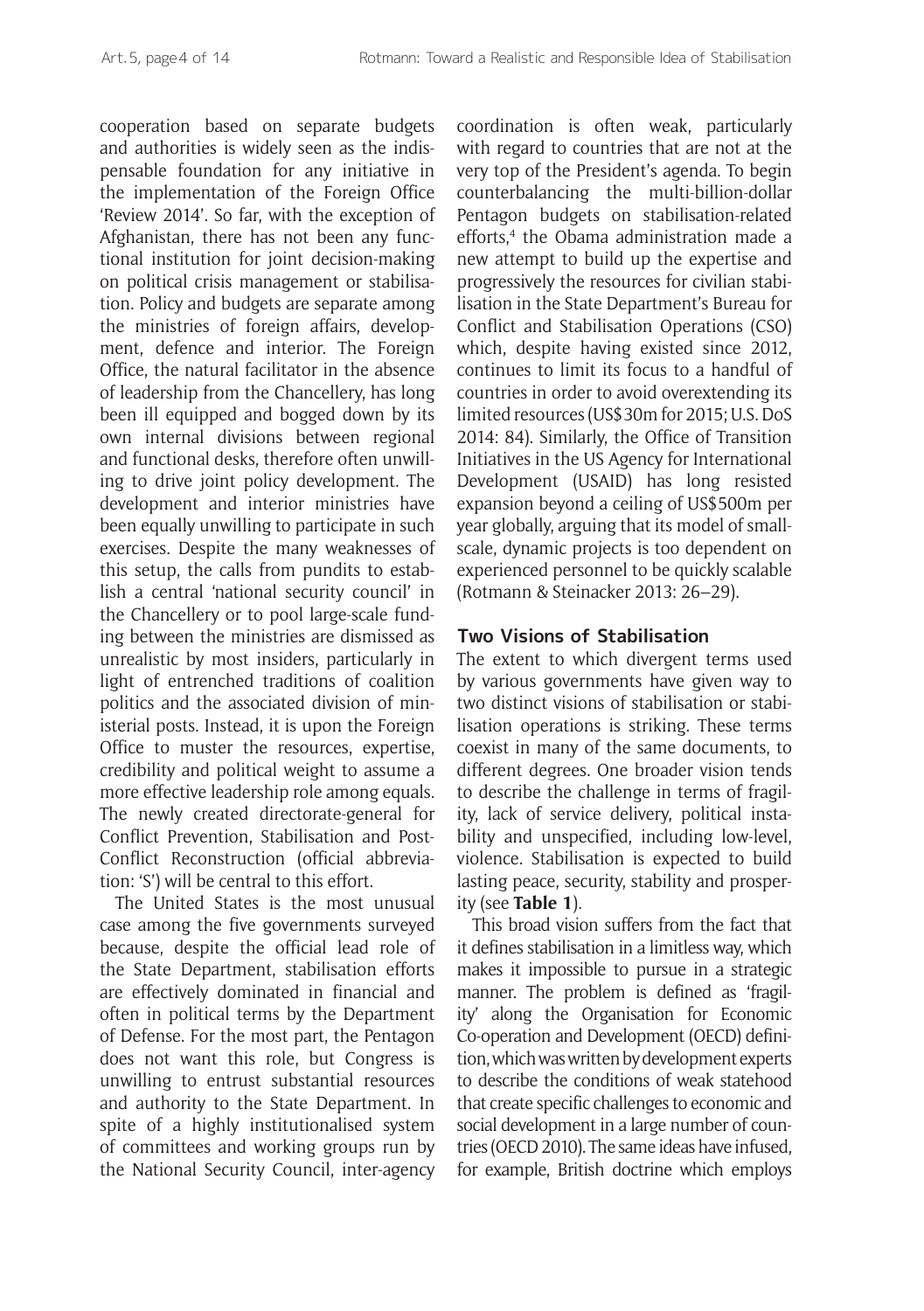| <b>Actor</b>            | Problem                                                            | <b>Objective</b>                                                                 |
|-------------------------|--------------------------------------------------------------------|----------------------------------------------------------------------------------|
| Canada                  | 'fragility'                                                        | 'long term<br>peace and<br>prosperity'                                           |
| Germany                 | 'fragile states',<br>ʻcrisis as a<br>permanent<br>condition'       | 'sovereign<br>statehood, []<br>transformation<br>processes and<br>peacebuilding' |
| Netherlands             | fragile states<br>and regions'                                     | 'security and<br>stability', 'peace,<br>security and the<br>rule of law'         |
| United<br>Kingdom       | 'instability'<br>and 'conflict'                                    | 'structural<br>stability'                                                        |
| United<br><b>States</b> | <i>violent con-</i><br>flict, fragile<br>states, and<br>extremism' | 'preventing,<br>mitigating and<br>responding' to<br>risks                        |

**Table 1:** Broad visions of the problems and objectives of stabilisation.5

the concept of 'structural stability' to describe a long-term, fundamental end-state for the path out of fragility. The ultimate aim is to create 'political systems which are representative and legitimate, capable of managing conflict and change peacefully, and societies in which human rights and rule of law are respected, basic needs are met, security established and opportunities for social and economic development are open to all' (HMG 2014: 1, unchanged from HMG 2011: 5). The solution of 'stabilisation' as the way from all-encompassing fragility to the paradise of stability is invariably framed as a demanding whole-of-government exercise that requires exceptional levels of attention and cooperation between diplomatic, development, military, police and other actors over sustained periods of time.

After decades of slow learning and limited success in integrating the instruments of national power, amid limited resources and appetite for intervention, this broad vision of stabilisation appears hardly feasible, perhaps with the exception of extremely small countries of very high political relevance to the external 'stabilisers'. Nor is it necessary: even in the Eastern Democratic Republic of the Congo or in large parts of Afghanistan, there exist unofficial but widely known and largely respected methods of resolving conflict without the outbreak of large-scale organised violence (but often relying on smaller-scale violence to operate).

In fact, the trend in recent years has been to increasingly avoid grand statements about the desired end-state. This is aptly illustrated by the shift between Clinton's and Kerry's Quadrennial Diplomacy and Development Reviews, and between the outlooks of 2010 and 2015. In 2010, the Clinton State Department painted a soaring picture of 'build[ing] sustainable peace by resolving underlying grievances fairly and helping to build government institutions that can provide basic but effective security and justice systems. Over the longer term, our mission is to build a government's ability to address challenges, promote development, protect human rights, and provide for its people on its own' (U.S. DoS 2010: 13). Five years later, the State Department's mission is framed exclusively in terms of the threats to be prevented, mitigated or responded to; there is a palpable unwillingness to spell out a positive end-state (U.S. DoS 2015: 10, 21–27).

Below the level of soaring ambitions of 'building stability overseas', many of the more recently updated concepts shift towards a narrower concept of stabilisation as 'defusing crises' (AA 2015: 9; see **Table 2**). Implicitly, the kind of stability sought here is no more than the absence of acute crises or, phrased positively, resilience to political shocks. Resilience implies a dynamic vision of stability in which political structures are adaptable to shifting demands and changing distributions of power, capable of assuming a minimum level of responsibility in the international system (Putzel & di John 2012). A resilient country may still be deeply fragile, with unrepresentative, broadly illegitimate and sometimes violent politics, lack of respect for human rights and the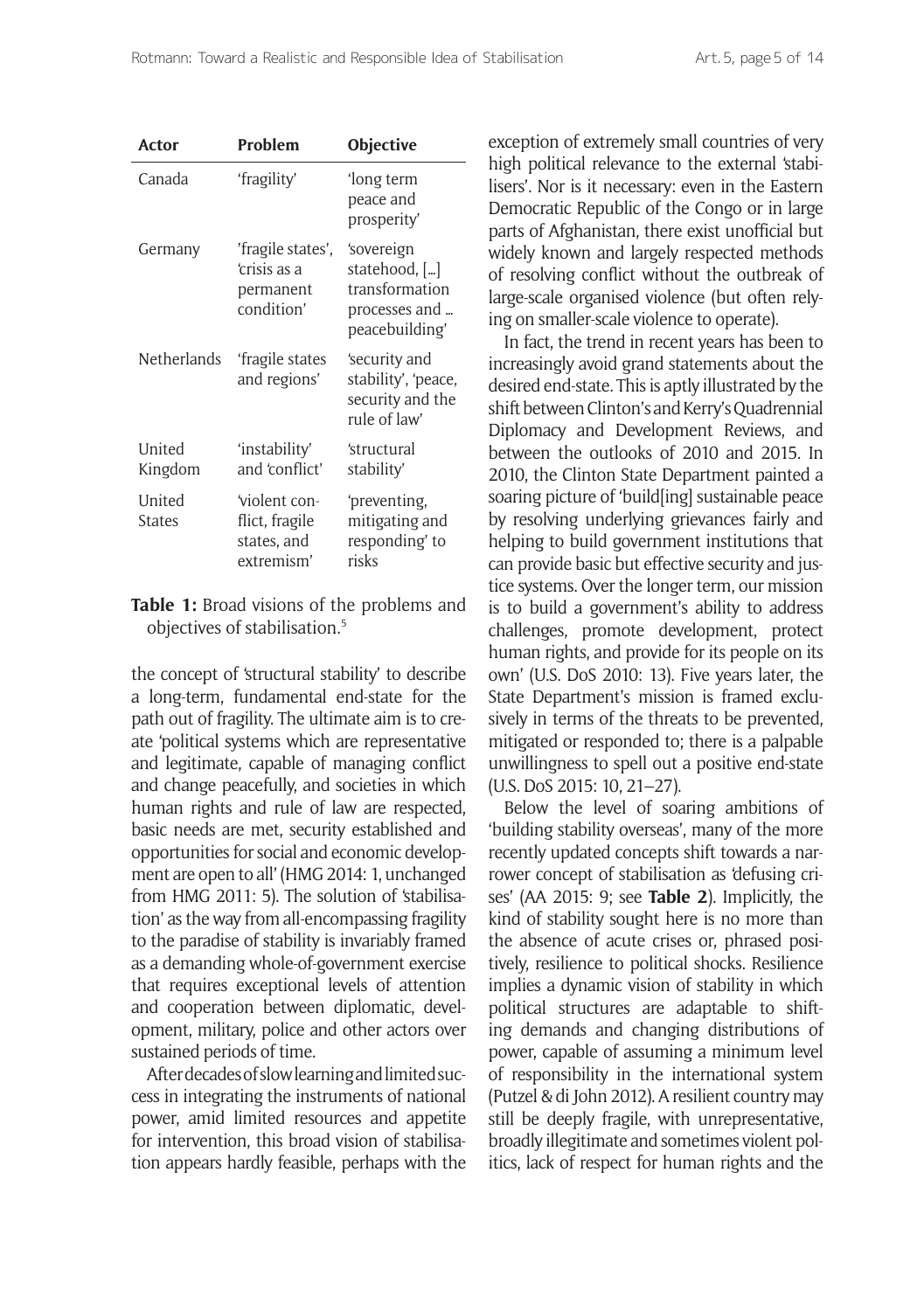| Actor                    | Problem                                                                          | Objective                                                                                                                            |
|--------------------------|----------------------------------------------------------------------------------|--------------------------------------------------------------------------------------------------------------------------------------|
| Canada                   | "upheaval:<br>violent con-<br>flicts, political<br>crises, natural<br>disasters" | "creating<br>conditions for<br>sustainable peace-<br>building and<br>development"                                                    |
| Germany                  | "acute crises",<br>conflict pre-<br>vention and<br>recovery                      | "defusing crises<br>early enough and<br>countering them"                                                                             |
| <b>Netherlands</b>       | "fragile states<br>and regions"                                                  | "security and<br>stability", "peace,<br>security and the<br>rule of law"                                                             |
| <b>United</b><br>Kingdom | "crises".<br>"escalation"                                                        | "rapid crisis<br>prevention and<br>response"                                                                                         |
| United<br><b>States</b>  | "shocks".<br>"violent<br>conflict and<br>instability",<br>"atrocities"           | "respond to and<br>mitigate escala-<br>tion, protect and<br>assist vulnerable<br>populations, and<br>stem the spread<br>of violence" |

**Table 2:** Narrow vision of the problems and objectives of stabilisation.6

rule of law, minimal levels of basic security and livelihood, and for most, few if any opportunities for advancement. The normal instruments of bilateral and multilateral diplomacy, development, police and military cooperation are considered sufficient to deal with such a state, notwithstanding the many ways in which these tools may be improved. In this narrow vision, stabilisation is not the antidote to fragility but the exceptional toolkit to defuse acute crises in which resilience breaks down (see **Table 2**).

With the exception of the Dutch papers, which emphasise the linkages between crisis management and sustainable peacebuilding, all other actors reviewed here employ a remarkably similar approach. Even when combined with a much broader vision of stability as sustainable peace, 'stabilisation' refers to an urgent effort to prevent and overcome emergency situations of extreme political volatility and large-scale organised violence. Such emergencies may remain acute for many years (such as in Afghanistan and the Democratic Republic of the Congo).

Both the narrow and the broad concepts of stabilisation struggle with a tendency to overstate the knowledge and the power of external, international 'stabilisers' over local political dynamics in a crisis, conflict or fragility scenario. This tendency becomes apparent in the pervasive description of stabilisation in terms of ambitious, yet apparently autonomous external 'actions to … reduce violence, re-establish security' (HMG 2014: 1). In practice, local elites – whose extensive 'ownership' often sparked the crisis in the first place – and their regional and global economic relationships hold the largest sway over the course of events; with a few exceptions, international attempts at stabilisation can only influence at the margins (Dennys 2013: 3). Limited knowledge and understanding has also led to counterproductive, destabilising effects. Examples include elections held in contexts where intense political competition has done more harm than good, as well as significant economic and social shocks that have resulted from wage-price spirals due to international military interventions.<sup>7</sup>

#### **Practical Lessons**

In our interviews, a number of practical lessons emerged that go beyond national institutional and budgetary foundations. These lessons focus less on specific tools such as peace operations, security sector reform or electoral assistance, which have seen a degree of professionalisation in recent decades and are thus subject to a degree of analytical coverage by way of studies and evaluation reports. Instead, these are cross-cutting lessons that have been identified by political practitioners in capitals and have received little academic attention so far.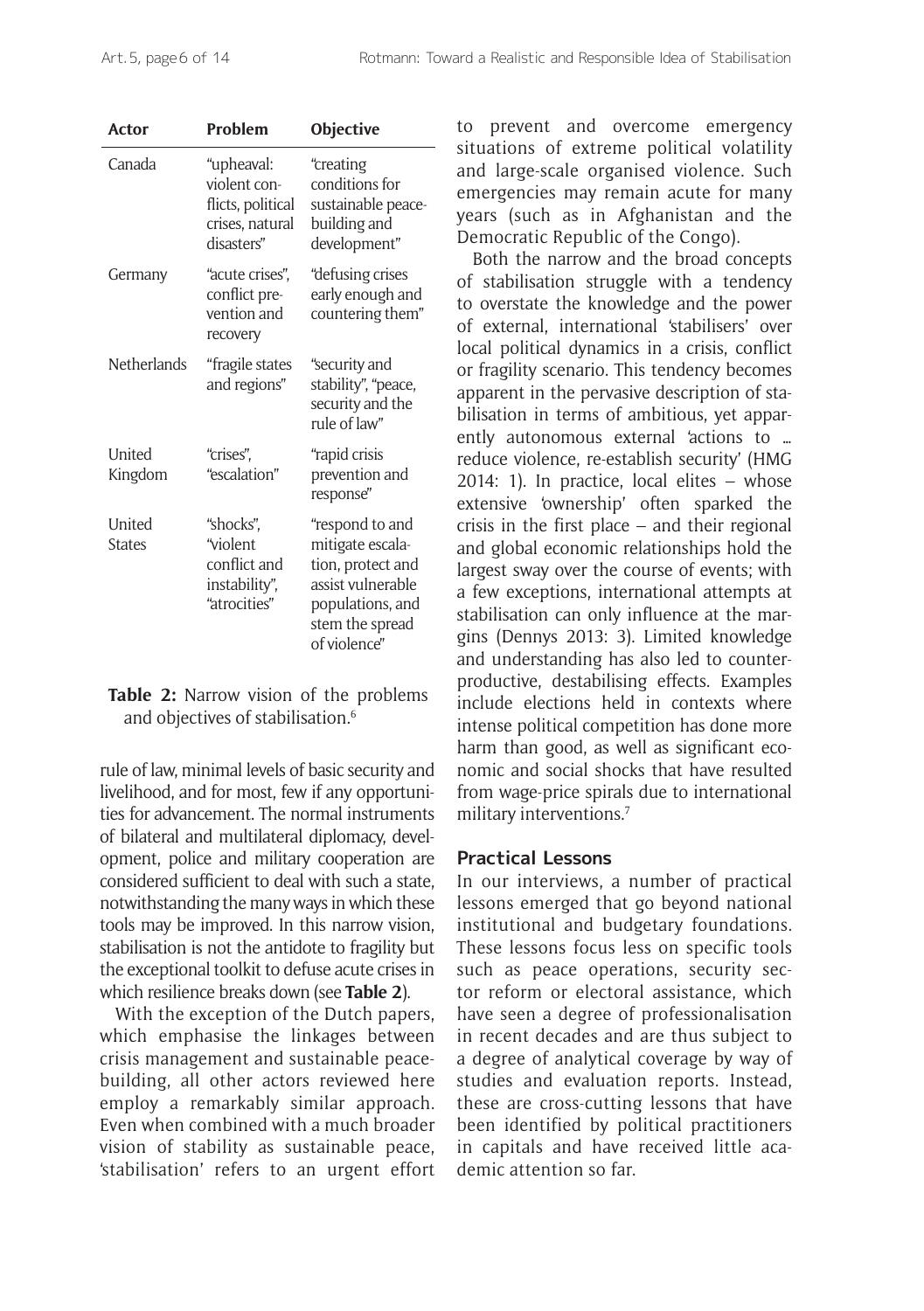# **Risk of failure and the venture capital analogy**

Stabilisation, whether narrowly seen as crisis management or broadly as peacebuilding, is ultimately not about the construction of police stations and training of professionals according to the universal principles of civil engineering and adult education. Instead, it is first and foremost a sensitive political process. Analogous to the stabilisation of financial markets amid severe shocks, there is little reliable and generally-accepted scientific evidence to provide practitioners with clear guidance. Intervention in a violent and volatile situation within a foreign political context is full of risks for all stakeholders – especially the local population and its elites, but also for interveners, i.e. third-party governments and international organisations.

Attempting to help 'stabilise a country' must therefore be considered a high-risk investment. The risk of failure is high even if a less ambitious vision of crisis management is pursued; at the level of individual projects, it is often higher than the probability of success. Early venture investing may provide a useful analogy: minimising risk will ensure failure as non-intervention avoids the risks of stabilisation, but not the consequences of an anticipated escalation of violence. Only a risk-taking approach makes it possible to occasionally achieve success amidst a number of failed projects and programs.

Risk-averse actors such as Germany have long preferred to make limited contributions to stabilisation, thereby minimising the consequences of failure at a program level, as well as Germany's identification with failure at the country level.<sup>8</sup> This is a cynical approach that overlooks the political responsibility for the consequences of escalation stemming from prior negligence. Moreover, this approach has been revealed as ineffective once the fallout from escalating crises began to impact Germany directly, by way of growing numbers of refugees. Academic investigations into UN peace operations suggest that comprehensive political-military

interventions, in terms of high numbers of personnel and large amounts of money relative to the local population and intensity of conflict, have a higher probability of success than those with smaller initial investments (Doyle & Sambanis 2006).

#### **Pretence and power, and the state of emergency in interactions with locals**

In the narrow sense, stabilisation should lead the way out of a breakdown of local political order, a real state of emergency that has key implications for the relationship between 'locals' and 'internationals'. Notwithstanding the need for 'local ownership', in many cases, the empirical basis for sovereign statehood has disappeared: local dignitaries value the pretence of acting like the representatives of a sovereign state even though they control only parts of the territory, enjoy limited legitimacy among the people and command only part of the means of violence. Sometimes, international actors consciously play the locals' game, hoping to trade recognition for influence, while others try to dispense the currency of respect depending on local officials' compliance. Then there are those who show complete disregard for the political needs of their local counterparts.

There is no recipe or general rule to manage this relationship effectively. It must, however, be consciously managed rather than just assumed to be like any other between a developing country and its donor. The imbalance goes much deeper than that, and the stakes are higher. Therefore, the state of emergency in relations with local political elites must be flexibly calibrated and negotiated. In doing so, the familiar principles of normal bilateral relations cannot be allowed to impose blinders (so that, for example, high demands on the sustainability of individual activities prevent their effectiveness, or serious academic findings and practical experience concerning the risks of elections in crisis situations are ignored, in order to create a legal basis for disbursing development funds). At the same time, international officials must not use the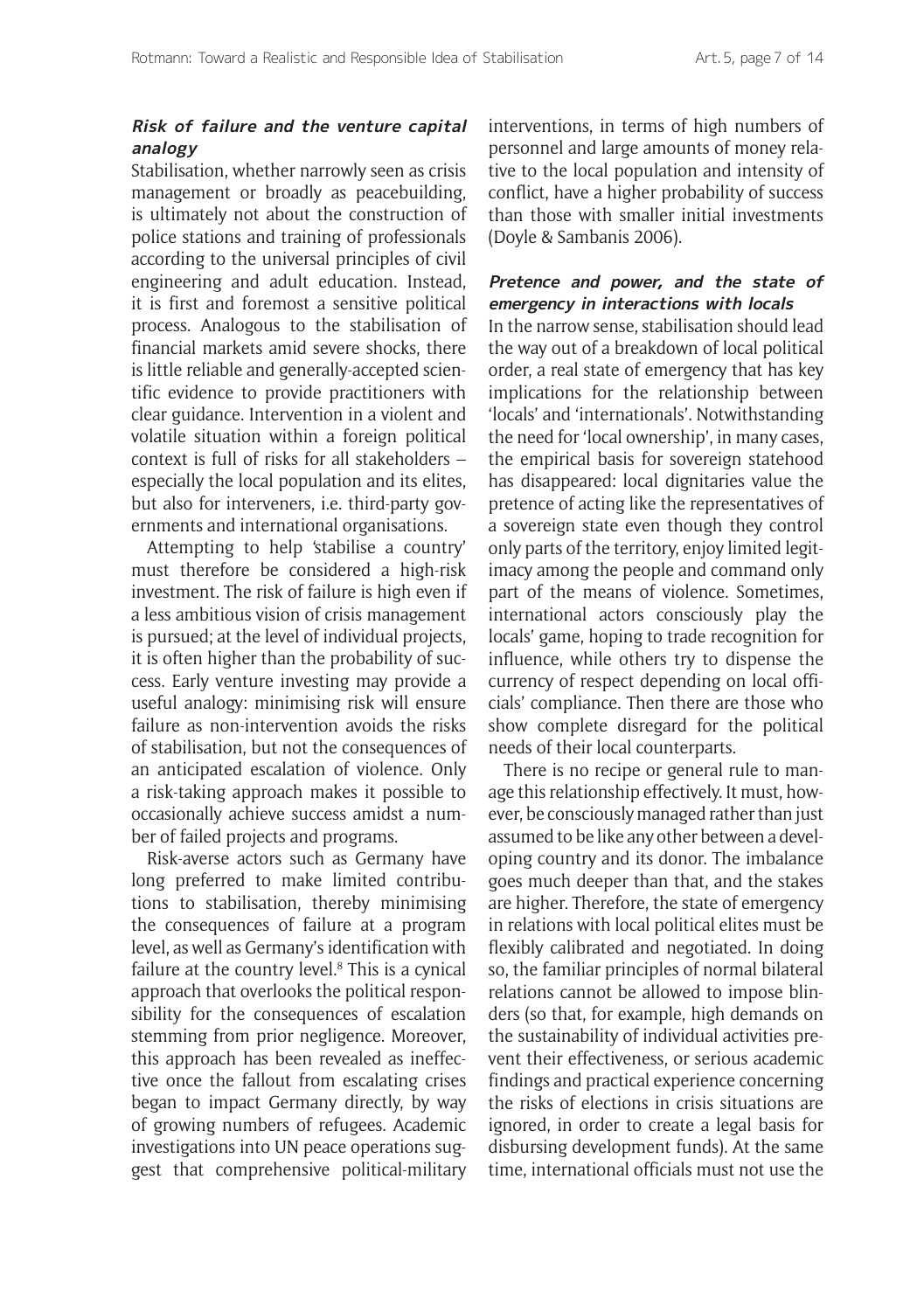reality of limited sovereignty as an excuse to neglect the political needs of local partners (e.g. by discriminating against local elites in their own country). Formal and legal hurdles for the flexible design of these relationships should be reduced. The United States, for example, has created legal exceptions for implementing civilian stabilisation activities in countries that do not currently meet the political and legal requirements for regular development cooperation.

#### **Comprehensive political analysis and joint contingency planning**

In 'stable' situations, the necessary political analysis takes place in embassies. Political departments follow domestic politics and foreign relations while defence attachés cover the military. This work is complemented by development agencies and by tapping into non-governmental organisations' socioeconomic observations. Intelligence services contribute further information and analysis, the extent of which varies from region to region depending on resources and priority. The scope, depth and timeliness of this analysis more or less satisfies the requirements of normal bilateral relations with a country, given their respective rhythm and intensity of mutual visits as well as the extent of development, police and military cooperation.

Stabilisation contexts can be understood as being marked by two simultaneous states of emergency: the domestic situation in the country, as well as its relationship to the outside world. Time pressure and growing international attention accelerate the rhythm of the relationship. From designing multilateral stabilisation missions to developing bilateral programs to address local dynamics beyond the government, the intensity of contact and the frequency and gravity of decisions increase tremendously. Requirements for in-depth and up-to-date awareness and ongoing analysis of the local context extend well beyond the capital (the focus of embassy activities), escalating immediately and continuing to grow proportionately with the scope of stabilisation activities. Countries without historical experience of projecting power abroad have often failed to appreciate the extent to which their stabilisation activities are hamstrung by the lack of a strong embassy on the ground, not just in terms of quality and quantity of staff, but also necessary security arrangements allowing movement outside the capital, even at times of political turmoil.

With the exception of Germany, the governments we reviewed have considerably strengthened their investment in formal and informal interagency planning processes. These include formal, systematic processes for the development of country strategies and scenario-based simulations for training and further education in the long term, as well as more focused planning methods to prepare for decisions in the short term. These approaches are labour-intensive, but have paid off well as strategic investments. They serve a dual purpose: on the one hand, they help develop joint principles for decision-making and help each organisation in designing its individual contribution to stabilisation, whilst on the other hand they allow multinational coordination to be more effectively influenced.

# **Communication: expectations management beyond politics**

Any stabilisation engagement requires professional communication with all relevant target audiences, including the general public at home. This issue was raised with particular emphasis by interlocutors in Canada and the Netherlands, both countries in which previous governments suffered severe political blows for their involvement in Afghanistan. However, communication is not just about building and maintaining political backing, and it cannot succeed even in that function if designed in a unidirectional way. It must also support a learning process among the politicallyengaged public and between that public and the government – not least to manage expectations about the risks and uncertainties of stabilisation.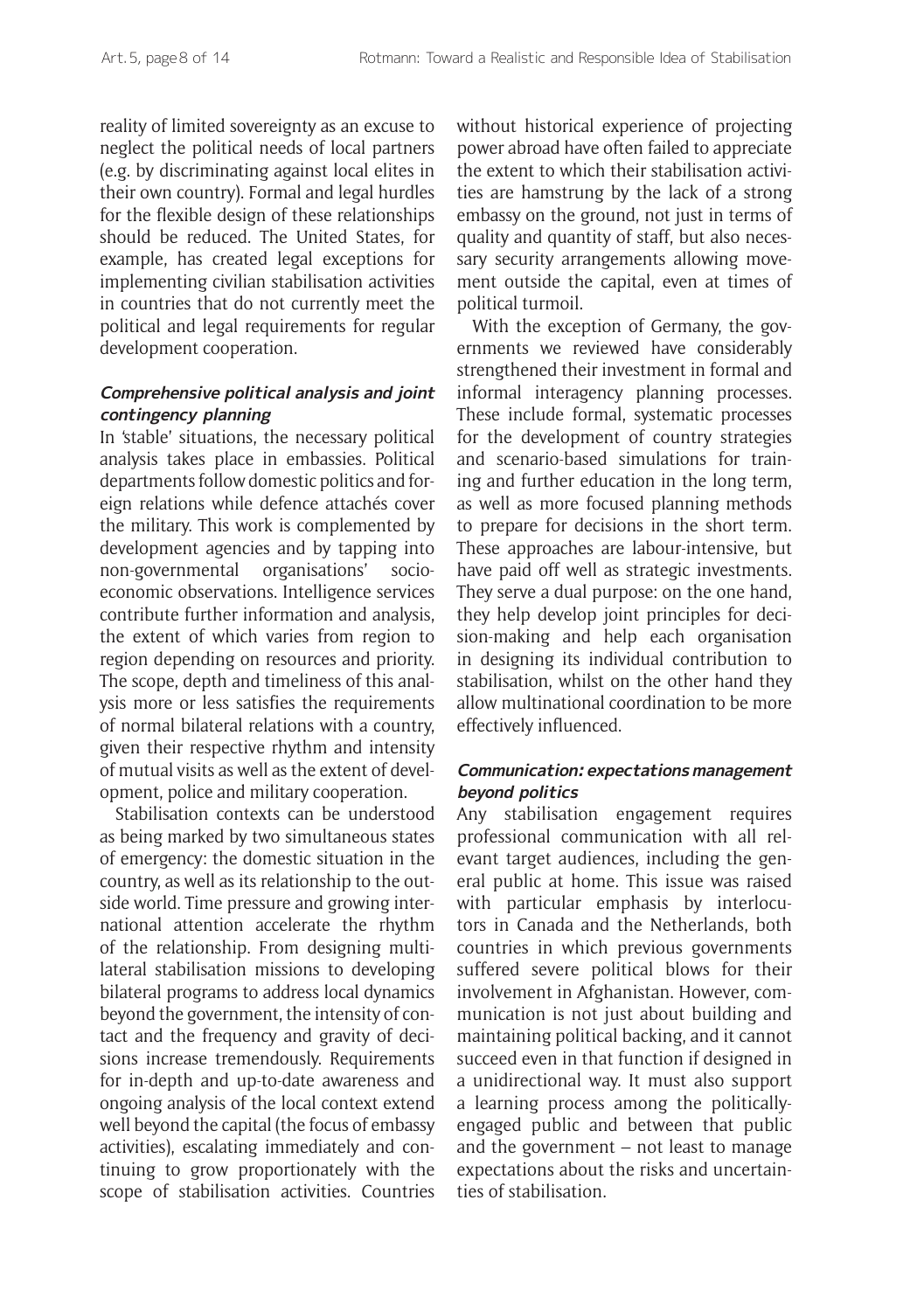This places special demands on both the professional expertise of communication experts and inter-agency coordination – not only because each ministry has its own institutional interests and priorities, but also because the inter-agency division of labour results in a breakdown of target groups. As a rule, no single ministry's press department has all the relevant target groups of a stabilisation effort in mind, although they must be taken into account as a whole in the government's strategic communications. This is particularly difficult to implement in parliamentary systems with coalition governments where the role of ministerial communications teams is as much about intra-cabinet competition as about engagement with external audiences.

#### **Stabilisation programmes: the missing link that evades definition**

Apart from exerting political influence and providing civilian, police and military contributions to international missions, all the governments under review have developed specialised instruments to implement tailored stabilisation activities. Beyond the general visions outlined above, which remain at the level of goals and ambitions, no government or international organisation has been able to substantively define these programmes in operational terms. Many of the activities resemble those of short-term recovery with development funding, preparedness projects of humanitarian agencies or quick impact projects of the military. Having emerged principally as a response to the rigidity of these other established categories, these activities are frequently defined by what they are not and how they differ from other forms of assistance. Unlike the tools of development cooperation, for example, these instruments are not primarily designed for sustainability or promoting a country's socio-economic development in the long run. Instead, they seek to influence the political dynamic in the short term, with the goal of 'stabilisation' – this appears to be the best

substantive definition that officials would be able to offer.

Practitioners of stabilisation across countries agree that the main requirement for this instrument to be effective is maximum budgetary flexibility in terms of what to do and when or how long to do it. From the perspective of development or humanitarian programmes, which are often the main points of comparison, this may sound unrealistic and wasteful since sectoral limitations and time-consuming planning procedures serve donor coordination and may help to maximise impact.

The few examples of successful stabilisation programmes that interviewees would cite, however, paint a fundamentally different picture, and therefore a completely different package of ensuring effectiveness and accountability. Development and humanitarian work has been professionalised in a way that both allows and requires maximum insulation from the domestic politics of the donor countries. In the absence of direct oversight within a single political bureaucracy such as a diplomatic service, strict limitations on the 'what' and the 'how' of funding are attempts to guard against the organisational self-interests of specialised bilateral and multilateral implementing agencies and to minimise overlaps between their work. Maximum delegation combined with rigid frameworks ensures sufficient accountability to provide freedom from day-to-day political interference.

Stabilisation programmes are seen as being most effective when this logic is turned on its head: when the 'what' and the 'how' are defined as flexibly as possible, including timelines, but programme management is tightly integrated with political engagement. Political control serves both effectiveness and accountability. This works both ways: diplomats need to be able to adjust programmes flexibly to support their political goals and adapt to shifting circumstances, and the power over programmes forces diplomats to learn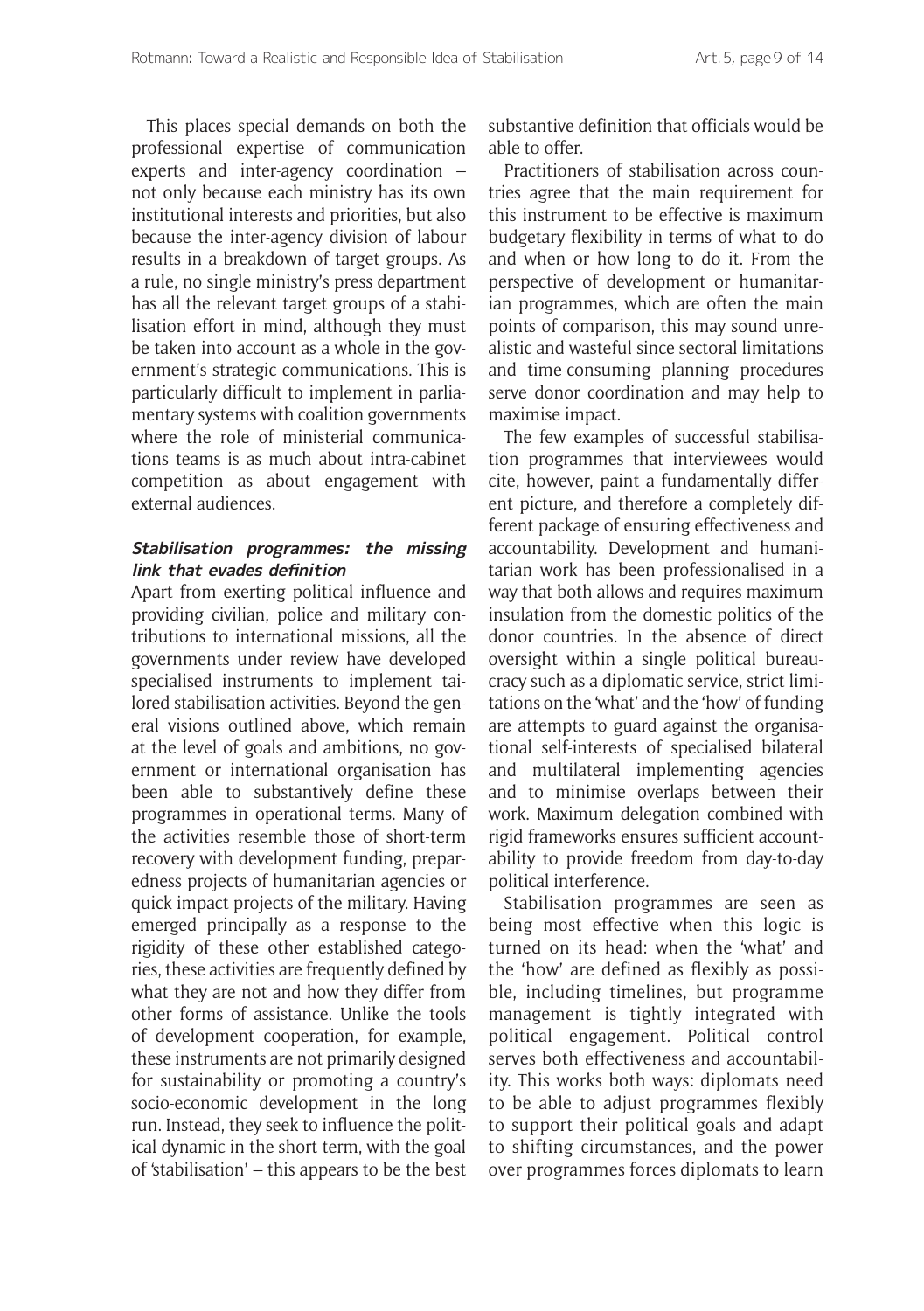what money and non-diplomatic expertise can or cannot achieve in fluid and unstable conditions, as well as to account for their decisions. Finance ministries and budget committees, long used to the logic of delegation, increasingly accept the logic of control, at least when coupled with effective monitoring and evaluation practices (Binder & Rotmann 2014).

A particularly important dimension of flexibility is that of temporal reach. The idea of 'quick impact' versus long-term sustainability has been widely misunderstood as a call for strictly limiting the duration of projects, for example to less than 24 months in Canada. In practice, this limitation has led to serious misallocations of resources, as effective changes to political dynamics require both time and confidence in the longer-term reliability of the international commitment. As the World Development Report 2011 prominently noted, the development of resilient institutions is a generational task. The contribution of stabilisation programmes to training, equipping, organisational development and political oversight of state institutions must be sustainable and reliable in the medium to long term. Stabilisation activities should not be limited to 'quick impact' interventions: they must be flexible enough to start quickly and to be sustained into the long term.

The distinction between stabilisation and related programmes is about political control: stabilisation activities require direct political control and maximum adaptability to changing political needs, while effective humanitarian action, for example, requires a degree of insulation from the political dynamic. As discussed earlier with reference to political analysis on the ground, effectual political control is costly, and embassies and ministries are able to oversee a much more limited level of stabilisation programmes as compared to humanitarian or development funds. Inter-agency coordination continues to be necessary to make the link.

# **Recruitment, deployment and crosssocialisation of personnel**

Moving more deeply into the engine room of bureaucracy, an area in which most governments identified the largest deficits, and where many lessons have been identified and implemented, is that of personnel. The staffing and skills challenge of the stabilisation mission is the same that has plagued all kinds of 'expeditionary foreign policy' for a long time – peace operations, peacebuilding and civilian conflict transformation, counterinsurgency and stabilisation alike. It goes beyond the 'civilian capacity gap' as a result of which new recruitment, training and deployment agencies like the German Center for International Peace Operations (ZIF), Sweden's Folke Bernadotte Academy (FBA), CANADEM in Canada or the Stabilisation Unit (SU) in the United Kingdom were established in the 1990s and 2000s.

A more fundamental analysis of the capacity challenge would address three distinct levels. The first is within every organisation, whether foreign service, military or civilian peacebuilding NGO: organisations continue to have to learn and adapt to these new operational challenges, and that can require recruiting different people and investing in training and professional development. Diplomats, used to dealing with the façade of government, need to understand politicalsecurity affairs at the local level and how to use stabilisation programmes for political purposes. Military officers need to understand the realistic limits of what kinds of change is achievable in foreign societies, and everyone has to learn to work together. Despite some excellent individual examples,9 in many agencies the internal professional development challenge has so far only been addressed superficially.

At a second level is the exchange and strategic utilisation of liaison personnel. This instrument is widely used but by far not exploited to the fullest. In many instances, institutional differences have made the formal exchange of liaison staff practically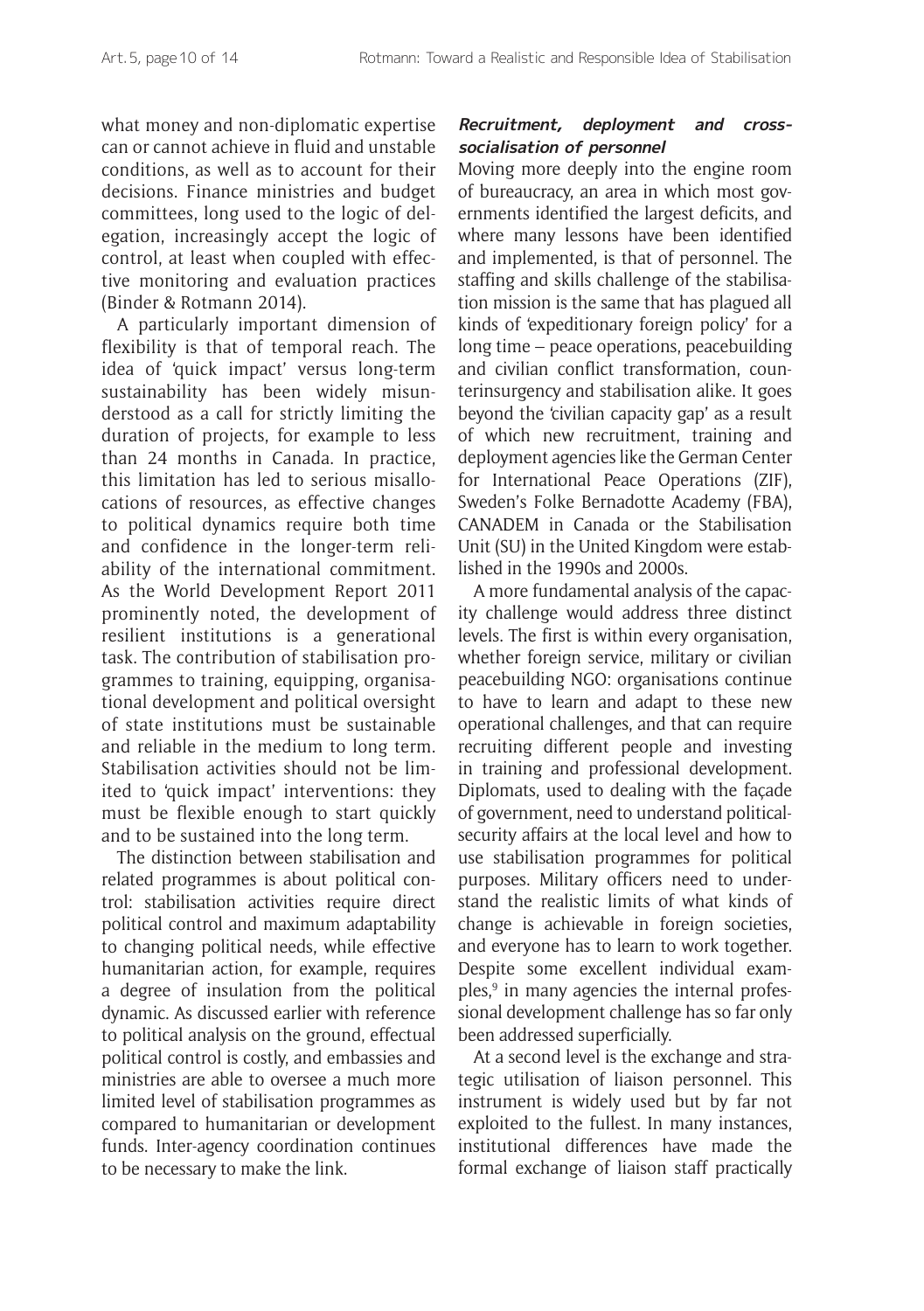useless and personally frustrating for those individuals. For example, their level of seniority did not match the intended function, or the human resource division in one department did not recognise the strategic value of such positions in another, and therefore the wrong people were selected.

At the third level, there is often a need for very specific regional or functional expertise for limited periods of time, or simply for surge capacity at times of crisis. These demands can drive staff structure in public or private organisations only to a limited extent: no agency can afford to constantly maintain in-depth analysis at a sub-national level about every potential trouble-spot around the world. Beyond flexible pooling of internal personnel, government agencies, in particular, have begun to open up to contracting external experts and collaborating with academics on a more flexible basis than previously possible. For German bureaucracies, this continues to be a slow and painful adjustment, while in the United States, the basic structure of public administration has been much more open for decades already.

On all three levels, challenges persist in making recruitment and deployment faster and more flexible, and of facilitating the exchange and cross-fertilisation of knowledge, experience and contacts between diverse career pathways and categories of staff.

#### **Constant reflection and learning**

With regard to learning and change, the practitioners we interviewed fall into two groups: for some, the emphasis is to seek validation for the significant adaptations of organisations, processes and concepts that have been achieved over the years. For others, it is more important to go further and build more reflexive and adaptable processes and organisations that live up to the challenge of essentially trying to do something – stabilise volatile political dynamics in foreign societies, even in the most narrow understanding – for which neither academic knowledge nor

practical experience can provide much operational guidance.

There is no reliable knowledge or experience base from which to generalise recommendations for stabilising acute crises in fragile states. Academia, in particular, has learned a great deal more about what did not work under certain conditions than about how it could be done better – partly because each political intervention takes place in its own context, partly as a result of academic incentives and difficulties in accessing data.

Stabilisation is an example of 'exploratory governance' (HSG 2015) and above all a learning process within organisations, among organisations and with all relevant publics. This learning process requires an awareness of the limits of the tools of stabilisation and for them to be communicated modestly. It also necessitates using professional methodologies, including systematic monitoring and evaluation, to constantly refine these imperfect tools.

#### **Conclusion**

If stabilisation is to describe a realistic and responsible political way forward after the arrogance of democratic state-building, it needs to be narrowly defined. In this sense, though resulting from intervention fatigue after Iraq and Afghanistan rather than dispassionate analysis, the shift from stabilisation-as-peacebuilding to stabilisation-as-crisis-management is a welcome development. Fragility of states or institutions cannot be identified as the problem. It must be recognised as part of normality, to be addressed by local populations, with international support in generational timelines. The ambition for stabilisation, sparked for better or worse by immediate crises, needs to be far less grand than to 'fix failing states' (Ghani & Lockhart 2009). A possible, still ambitious, way to frame it may be as an 'intervention in an acute crisis to support local partners in restoring a legitimate and effective political order as part of the long-term promotion of peace and development' (Rotmann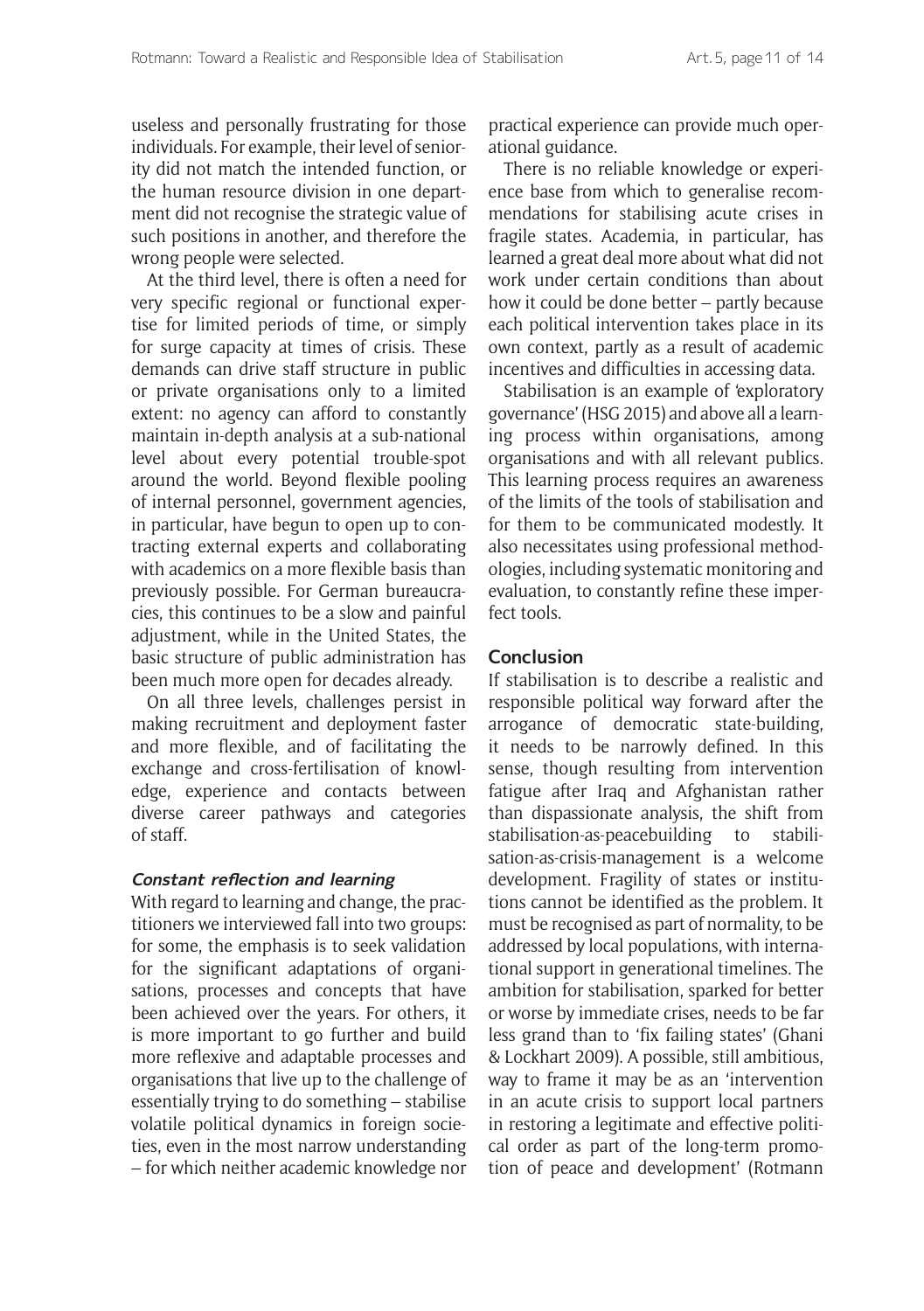& Steinacker 2013: 40). Such a framing also points toward two major dilemmas that are here to stay: the imbalance of interests and influence in stabilisation (in which local elites have greater sway but sometimes little interest in resilient political dynamics), and the contradiction of local ownership (in which the owners are both the source of the problem and indispensable to the solution).

The analysis of in-depth interviews with practitioners and experts from five Euro-Atlantic countries in 2013 have shown how much more remains to be discussed than the questions of institutional choice and budgetary integration. A realistic attitude to risk of failure and lack of knowledge, an honest and effective negotiation of symbolic resources with local officials, real investment in political analysis and planning, effective communication, a better way of managing stabilisation funds and human resources, as well as an institutionalised commitment to reflection and learning may be more important than the shape or place of a stabilisation department or agency.

# **Competing Interests**

Philipp Rotmann's underlying study on stabilisation was commissioned and funded by the German Foreign Office.

# **Notes**

- <sup>1</sup> For historical context cf. Intervention Fatigue. Newsweek, 24 October 1993. Available at [http://www.newsweek.](http://www.newsweek.com/intervention-fatigue-194272) [com/intervention-fatigue-194272](http://www.newsweek.com/intervention-fatigue-194272) [Last accessed 20 May 2015].
- <sup>2</sup> Whole-of-government approaches seek to coordinate or integrate the efforts of all relevant government agencies (military, diplomatic, police, development etc.) in pursuit of particular policy goals.
- <sup>3</sup> Interview, CIDA official, March 2013.
- <sup>4</sup> This includes primarily the Commander's Emergency Response Program (CERP) as well as country-specific budget lines for Iraq and Afghanistan. On volume, implementation challenges and impact see the

reports of the Special Inspectors-General for Iraq and Afghanistan Reconstruction, respectively, at [www.sigir.mil](http://www.sigir.mil) and [www.sigar.mil.](http://www.sigir.mil)

- <sup>5</sup> For Canada, see DFATD (n.d.: 1); for Germany, see AA, BMVg and BMZ (2012: 2–4); for Netherlands, see MBZ (2013a: 6–9); for United Kingdom, see HMG (2011: 4–5); and for the United States, see U.S. DoS (2015: 21).
- <sup>6</sup> For Canada, see DFATD (n.d.: 1); for Germany, see AA (2015: 9); for Netherlands, see MBZ (2013a: 6–9); for United Kingdom, see HMG (2011: 15–18); and for the United States, see U.S. DoS (2015: 21–24).
- <sup>7</sup> For a critical analysis of the stabilisation concept in practice cf. inter alia Roger MacGinty (2012) Against Stabilization, Stability  $1(1)$ , p. 20–30, and Christian Dennys (2013), For Stabilization, Stability 2(1), p. 1–14. On the issue of unintended consequences see, inter alia, Christopher Daase, Cornelius Friesendorf (eds.): Rethinking Security Governance: The Problem of Unintended Consequences, Routledge 2010.
- <sup>8</sup> Interviews with officials previously or currently (in 2013/14) working on "civilian crisis prevention" or "stabilization" in the German Foreign Office, 2013/2014.
- <sup>9</sup> One of the best-known best practice examples is the 'Common Effort' series of civilian-military exercises run by the 1st German-Netherlands Corps since 2011.

# **References**

- **Auswärtiges Amt** 2012 Bundesministerium der Verteidigung and Bundesministerium für wirtschaftliche Zusammenarbeit und Entwicklung. *Interministerial Guidelines – For a Coherent German Government Policy towards Fragile States*. Berlin: AA, BMVg and BMZ.
- **Auswärtiges Amt** 2015 *Review 2014: Crisis – Order – Europe*. Berlin: AA.
- **Binder, A** and **Rotmann, P** 2014 *Evaluierung außenpolitischer Maßnahmen in*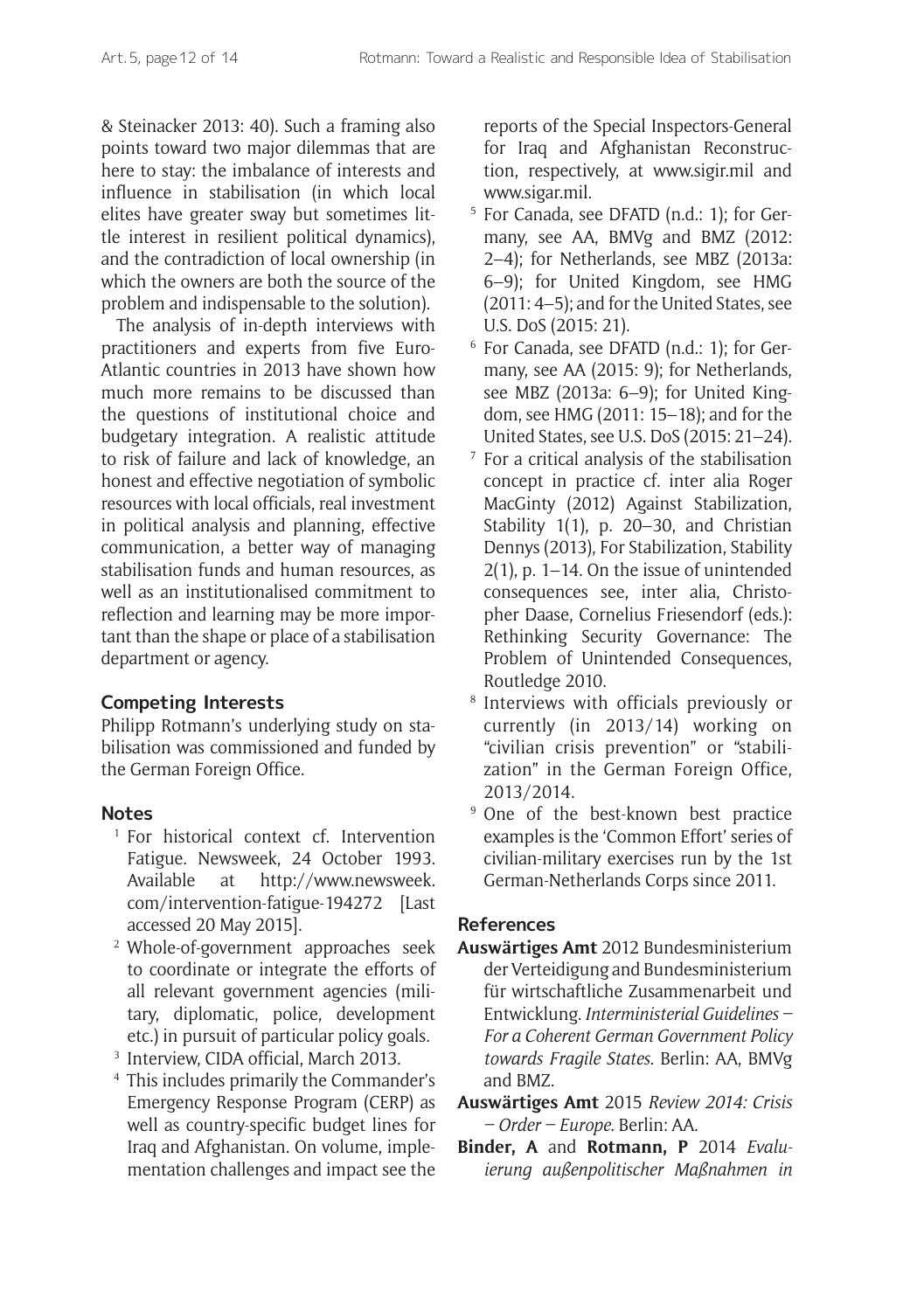*fragilen Kontexten*. Berlin: Global Public Policy Institute.

- **Bojicic-Dzelilovic, V** et al 2015 State-Building, Nation-Building, and Reconstruction. In: Kaldor, M and Rangelov, I (eds.) *The Handbook of Global Security Policy*. Oxford: Wiley Blackwater. pp. 265–281.
- **Booth, K** 2015 Global Security. In: Kaldor, M and Rangelov, I (eds.) *The Handbook of Global Security Policy*. Oxford: Wiley Blackwater. pp. 11–30.
- **Dennys, C** 2013 For Stabilization. *Stability*, 2(1): 1, pp. 1–14. DOI: [http://dx.doi.](http://dx.doi.org/10.5334/sta.an) [org/10.5334/sta.an](http://dx.doi.org/10.5334/sta.an)
- **Department of Foreign Affairs, Trade and Development Canada** n.d. *Canada's Approach to Stabilization*. Ottawa: DFATD.
- **Doyle, M W** and **Sambanis, N** 2006 *Making War and Building Peace: United Nations Peace Operations*. Princeton: Princeton University Press.
- **Ghani, A** and **Lockhart, C** 2009 *Fixing Failed States*. Oxford: Oxford University Press.
- **Her Majesty's Government** 2010a *A Strong Britain in an Age of Uncertainty: National Security Strategy*. London: HMG.
- **Her Majesty's Government** 2010b *Strategic Defence and Security Review*. London: HMG.
- **Her Majesty's Government** 2011 *Building Stability Overseas Strategy*. London: HMG.
- **Her Majesty's Government** 2014 *The UK Government's Approach to Stabilisation (2014)*. London: HMG.
- **Her Majesty's Government** 2015 *National Security Strategy and Strategic Defence and Security Review 2015*. London: HMG.
- **Hertie School of Governance** 2015 *The Governance Report 2015*. Oxford: Oxford University Press.
- **Letwin, O** 2015 Conflict Stability and Security Fund Settlement, Financial Year 2015–16. Written Statement to the House of Commons, 12 March 2015. Available at [http://](http://www.parliament.uk/documents/commons-vote-office/March%202015/12%20March%202015/2.CO-Conflict-stability.pdf) [www.parliament.uk/documents/com](http://www.parliament.uk/documents/commons-vote-office/March%202015/12%20March%202015/2.CO-Conflict-stability.pdf)[mons-vote-office/March%202015/12%20](http://www.parliament.uk/documents/commons-vote-office/March%202015/12%20March%202015/2.CO-Conflict-stability.pdf) [March%202015/2.CO-Conflict-stability.pdf](http://www.parliament.uk/documents/commons-vote-office/March%202015/12%20March%202015/2.CO-Conflict-stability.pdf) [Last accessed 20 May 2015].
- **Ministerie van Biutenlandse Zaken** 2013a *International Security Strategy – A Secure Netherlands in a Secure World*. Den Haag: MBZ.
- **Ministerie van Biutenlandse Zaken** 2013b *Government Response to IOB Evaluation No. 379: "Investing in Stability: Dutch Policy on Fragile States Reviewed"*. Den Haag: MBZ.
- **Ministerie van Biutenlandse Zaken** 2014 Factsheet on the Homogeneous Budget for International Cooperation (HGIS). Available at [http://www.govern](http://www.government.nl/documents-and-publications/budgets/2013/09/17/factsheet-on-the-homogeneous-budget-for-international-cooperation-hgis.html)[ment.nl/documents-and-publications/](http://www.government.nl/documents-and-publications/budgets/2013/09/17/factsheet-on-the-homogeneous-budget-for-international-cooperation-hgis.html) [budgets/2013/09/17/factsheet-on-the](http://www.government.nl/documents-and-publications/budgets/2013/09/17/factsheet-on-the-homogeneous-budget-for-international-cooperation-hgis.html)[homogeneous-budget-for-international](http://www.government.nl/documents-and-publications/budgets/2013/09/17/factsheet-on-the-homogeneous-budget-for-international-cooperation-hgis.html)[cooperation-hgis.html](http://www.government.nl/documents-and-publications/budgets/2013/09/17/factsheet-on-the-homogeneous-budget-for-international-cooperation-hgis.html) [Last accessed 20 May 2015].
- **Organisation for Economic Co-operation and Development** 2010 *Conflict and Fragility: Do No Harm – International Support for Statebuilding*. Paris: OECD.
- **O'Toole, M** 2014 UN Ambassador Warns Against Intervention Fatigue. *Defense One*, 19 November 2014. Available at [http://](http://www.defenseone.com/threats/2014/11/un-ambassador-warns-against-intervention-fatigue/99485/) [www.defenseone.com/threats/2014/11/](http://www.defenseone.com/threats/2014/11/un-ambassador-warns-against-intervention-fatigue/99485/) [un-ambassador-warns-against-interven](http://www.defenseone.com/threats/2014/11/un-ambassador-warns-against-intervention-fatigue/99485/)[tion-fatigue/99485/](http://www.defenseone.com/threats/2014/11/un-ambassador-warns-against-intervention-fatigue/99485/) [Last accessed 20 May 2015].
- **Putzel, J** and **di John, J** 2012 *Meeting the Challenges of Crisis States*. London: LSE Crisis States Research Centre.
- **Rotmann, P** and **Steinacker, L** 2013 *Stabilization: Doctrine, Organization and Practice*. Berlin: Global Public Policy Institute.
- **Schönwälder, G** 2014 Principles and Prejudice: Foreign Policy under the Harper Government. *Policy Brief No. 24*, June 2014. Ottawa: Centre for International Policy Studies.
- **U.S. Department of State** 2010 *Leading through Civilian Power – The First Quadrennial Diplomacy and Development Review*. Washington, DC: U.S. DoS.
- **U.S. Department of State** 2014 Congressional Budget Justification – Fiscal Year 2015. Available at [http://www.usaid.gov/sites/default/](http://www.usaid.gov/sites/default/files/documents/9276/222898.pdf)